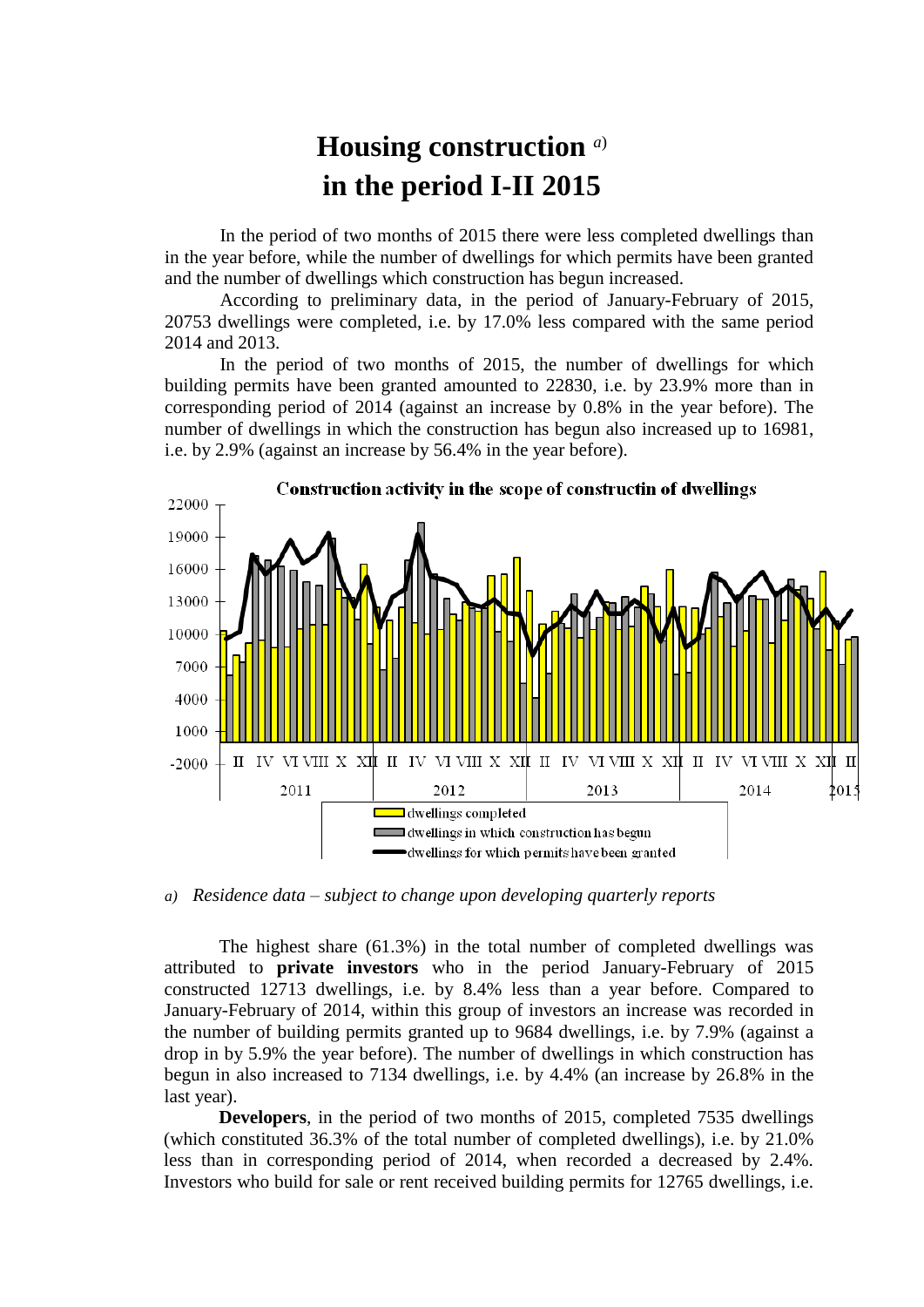by 39.9% more than the year before (when an increase was recorded by 8.6%). The number of dwellings in which construction has begun also increased up to 9656 dwellings, i.e. by 5.3% (against an increase by 87.8% in the year before).

**Housing cooperatives** in the period of two months of 2015, completed 78 dwellings against 773 dwellings in the year before. The number of dwellings for which building permits have been granted also decreased to 92 against 130 dwellings in the year before. Number of dwellings in which construction has begun increased to 112 against 83 dwellings in the year before.

**Other investors** (municipal, public building society and company construction) in the period of two months of 2015 completed 427 dwellings against 814 dwellings in the year before, municipal construction - 226 dwellings were completed against 197 dwellings in the last year, in public building society construction  $-36$  dwellings against 462 dwellings and in company construction – 165 dwellings against 155 dwellings in corresponding period of 2014. The number of dwellings in which construction has begun decreased down to 79 dwellings against 415 dwellings in the year before, while the number of dwellings for which permits have been granted increased up to 289 against 193 in 2014.

In the period of two months of 2015, a decrease in **the number of completed dwellings** was recorded in thirteen voivodships, including the most substantial one in Warmińsko-Mazurskie – by 42.8%, Dolnośląskie – by 40.5% and Opolskie – by 37.6%. An increase in the number of completed dwellings was recorded in three voivodships, including the most substantial one in Pomorskie – by 23.5%, Lubelskie – by 23.4% and Podlaskie – by 16.0%. Most of dwellings were completed in Mazowieckie voivodship – 4328, i.e. by 16.8% less than the year before and Małopolskie – 2727 dwellings, i.e. less by 21.7% less.

In the period of two months of 2015, an increase in the number of **dwellings for which permits have been granted** was recorded in eleven voivodships, of which the highest in Zachodniopomorskie by 119.3%, Dolnośląskie – by 112.3% and Śląskie – by 62.3%. A decrease in the number of permits was recorded in five voivodships including the highest in Lubuskie – by 56.2%, Łódzkie – by 15.9% and Podkarpackie  $-$  by 10.1%.

An increase in the number of **dwellings in which construction has begun** in the period of two months of 2015 was recorded in nine voivodships, of which the highest in Zachodniopomorskie – by 85.6%, Łódzkie – by 60.1% and Opolskie – by 51.1%. A drop in the number of dwellings in which construction has begun was recorded in seven voivodships of which the highest in Mazowieckie – by 40.1%, Warmińsko-Mazurskie – by 35.1% and Podlaskie – by 31.1%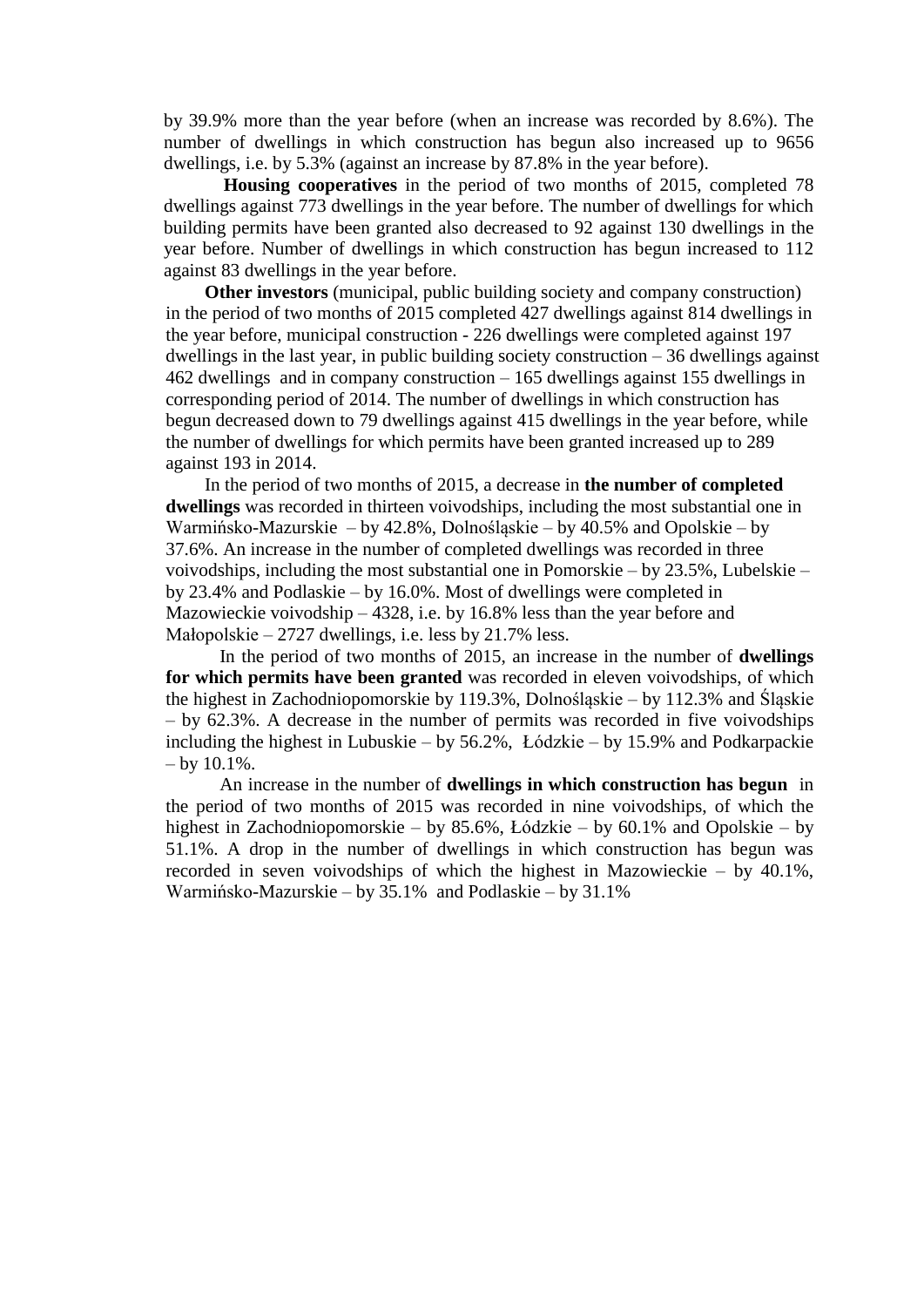|                                               | 2015         |                              |                   |        |                        |
|-----------------------------------------------|--------------|------------------------------|-------------------|--------|------------------------|
| <b>Forms</b>                                  | $\mathbf{I}$ |                              |                   | $I-II$ |                        |
| of construction                               | number       | $\mathbf{I}$<br>$2014 = 100$ | I<br>$2015 = 100$ | number | $I-II$<br>$2014 = 100$ |
| <b>Dwellings completed</b>                    |              |                              |                   |        |                        |
|                                               | 9545         | 76.8                         | 85.2              | 20753  | 83.0                   |
| Private                                       | 6364         | 94.7                         | 100.2             | 12713  | 91.6                   |
| For sale or rent                              | 2938         | 58.4                         | 63.9              | 7535   | 79.0                   |
| Cooperative                                   | 27           | 7.5                          | 52.9              | 78     | 10.1                   |
|                                               | 216          | 67.1                         | 102.4             | 427    | 52.5                   |
| Dwellings in which construction has begun     |              |                              |                   |        |                        |
|                                               | 9745         | 97.1                         | 134.7             | 16981  | 102.9                  |
| Private                                       | 4256         | 103.9                        | 147.9             | 7134   | 104.4                  |
| For sale or rent                              | 5412         | 98.3                         | 127.5             | 9656   | 105.3                  |
| Cooperative                                   | 30           | 55.6                         | 36.6              | 112    | 134.9                  |
|                                               | 47           | 12.5                         | 146.9             | 79     | 19.0                   |
| Dwellings for which permits have been granted |              |                              |                   |        |                        |
|                                               | 12243        | 126.5                        | 115.6             | 22830  | 123.9                  |
| Private                                       | 5063         | 106.6                        | 109.6             | 9684   | 107.9                  |
| For sale or rent                              | 6925         | 147.4                        | 118.6             | 12765  | 139.9                  |
| Cooperative                                   | 52           | 65.0                         | 130.0             | 92     | 70.8                   |
|                                               | 203          | 132.7                        | 236.0             | 289    | 149.7                  |

*b) company, municipal, public building society.*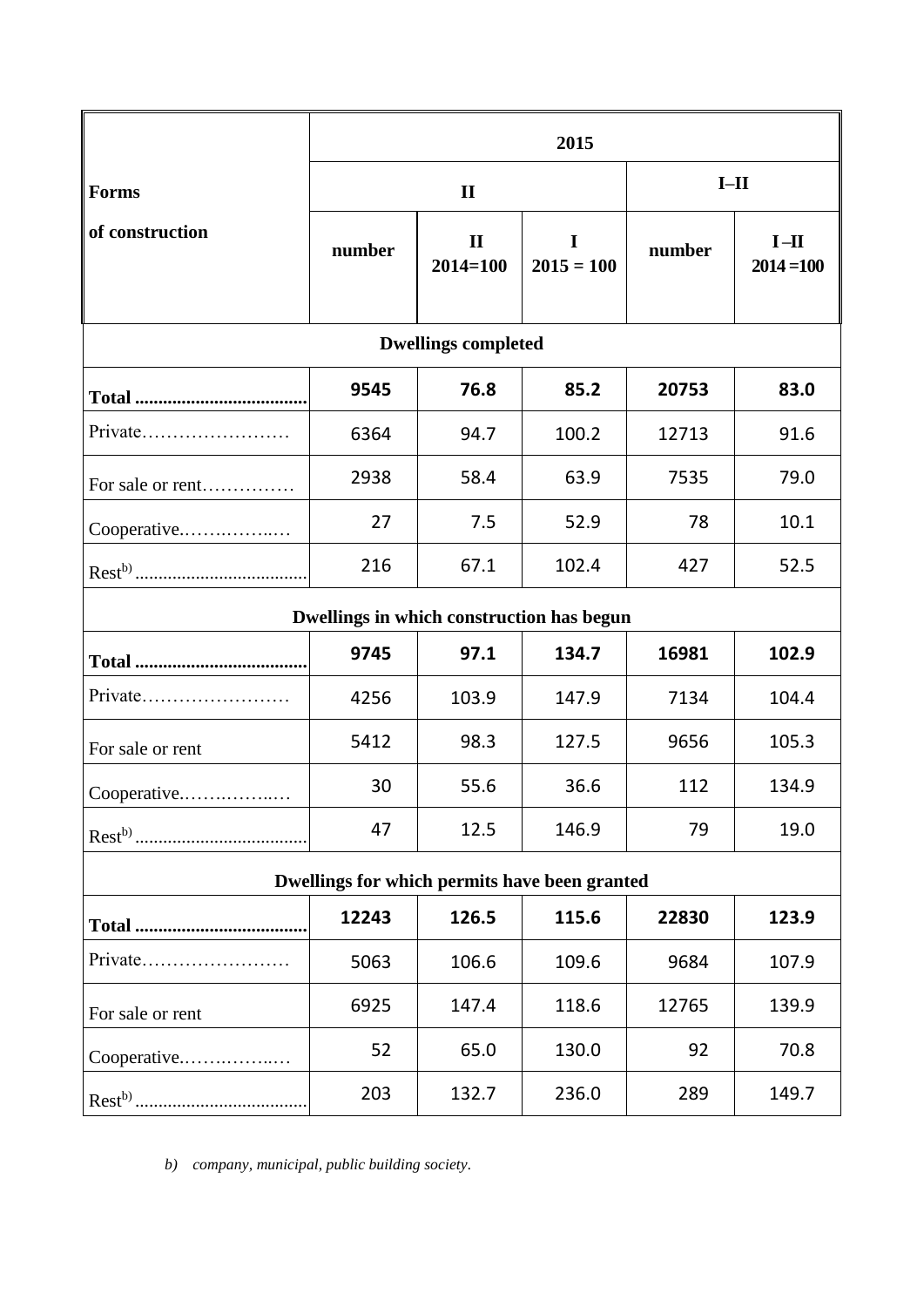